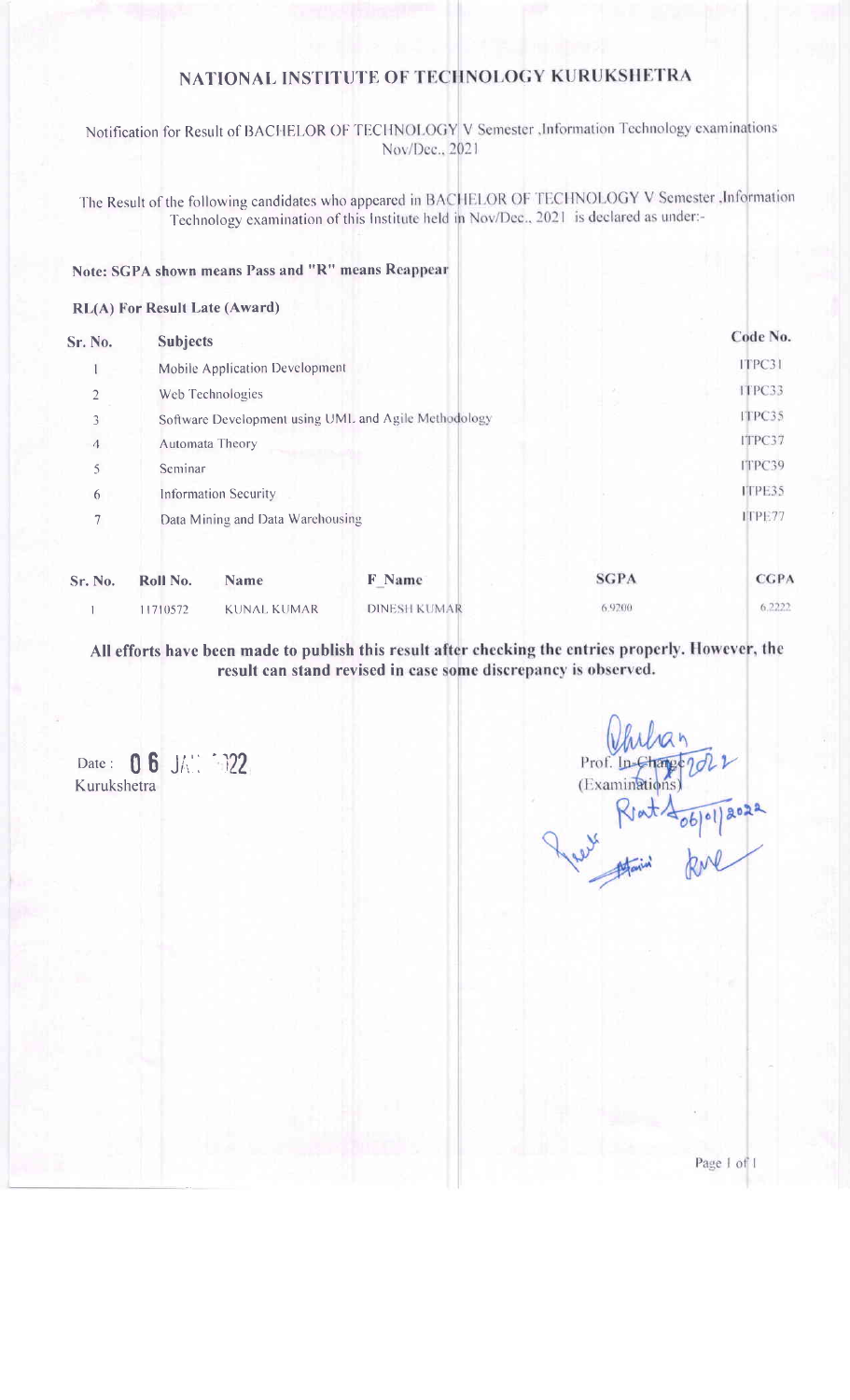Notification for Result of BACHELOR OF TECHNOLOGY V Semester , Information Technology examinations Nov/Dec., 2021

The Result of the following candidates who appeared in BACHELOR OF TECHNOLOGY V Semester , Information Technology examination of this Institute held in Nov/Dec., 2021 is declared as under:-

#### Note: SGPA shown means Pass and "R" means Reappear

#### RL(A) For Result Late (Award)

| Sr. No.        | <b>Subjects</b>                                      | Code No. |
|----------------|------------------------------------------------------|----------|
|                | Mobile Application Development                       | ITPC31   |
| $\overline{2}$ | Web Technologies                                     | ITPC33   |
| 3              | Software Development using UML and Agile Methodology | ITPC35   |
| $\Lambda$      | Automata Theory                                      | ITPC37   |
| 5              | Seminar                                              | ITPC39   |
| 6              | Information Security                                 | ITPE35   |
|                | Data Mining and Data Warehousing                     | ITPE77   |

| Sr. No.        | Roll No.     | <b>Name</b>             | F Name                               | <b>SGPA</b> | <b>CGPA</b> |
|----------------|--------------|-------------------------|--------------------------------------|-------------|-------------|
| 1              | 11913001     | <b>HRITIK KUMAR</b>     | MEGHNATH PRASAD                      | 9.0800      | 9.1825      |
| $\overline{2}$ | 11913002     | <b>VISHAKHA</b>         | <b>GURMEET SINGH</b>                 | 8.6400      | 8.9286      |
| 3              | 11913003     | DEVANG AGARWAL          | NEERAJ AGARWAL                       | 8.1600      | 91746       |
| 4              | 11913004     | <b>KYARE SACHIN</b>     | <b>KYARE PEDDANNA</b>                | 8.1200      | 7.0238      |
| $\bar{5}$      | 11913005     | <b>SAHIL PRASAD</b>     | <b>ASHOK PRASAD</b>                  | 8.6400      | 8.3810      |
| 6              | 11913006     | <b>SHIVAM SHARMA</b>    | <b>MITHILESHWAR</b><br><b>SHARMA</b> | 8.8800      | 8.9048      |
| 7              | 11913007     | <b>SHRADDHA JAIN</b>    | <b>RAKESH KUMAR</b><br>JAIN          | 9.2000      | 9.5079      |
| $8\,$          | 11913008     | <b>RAJ KR GUPTA</b>     | <b>UDAY KUMAR</b><br><b>GUPTA</b>    | 7 7600      | R(LL)       |
| $\Omega$       | 11913009     | <b>KOMMI UHA KRUTHI</b> | KOMMI RADHA<br><b>KRISHNA MURTHY</b> | 8.4800      | 8.8889      |
| $ 0\rangle$    | 11913010     | <b>RIYA ARORA</b>       | <b>SURESHT ARORA</b>                 | $9 + 200$   | 9.2160      |
| П              | 11913011     | <b>SAURABH GARG</b>     | <b>NAVEEN KUMAR</b>                  | 8 6400      | $9 + 190$   |
| 12             | 11913012     | <b>AARUSHI HANS</b>     | <b>DINESH KUMAR</b>                  | 9.3600      | 9.2937      |
|                | 0 6 JAN 2022 | 04/01/2022              |                                      |             | Page 1 of 6 |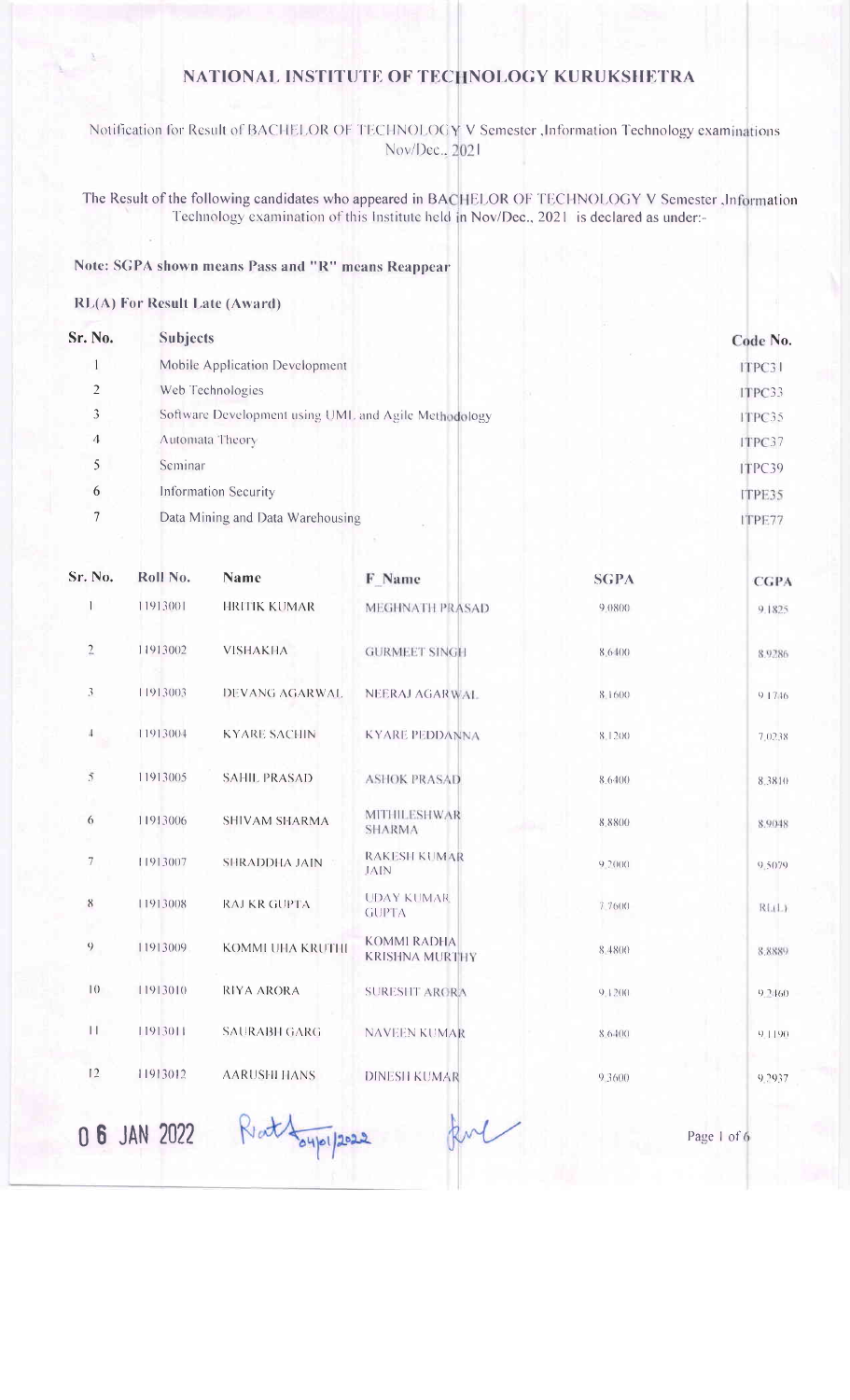| 13  | 11913013     | <b>ANAND SINGH</b>     | <b>MANMOHAN SINGH</b>              | 8,6400     | 7.6905      |
|-----|--------------|------------------------|------------------------------------|------------|-------------|
| 14  | 11913014     | <b>LAXITA CHAUHAN</b>  | <b>BELI RAM</b>                    | 8.3600     | 7.4365      |
| 15  | 11913015     | <b>ANURAG TYAGI</b>    | <b>SATISH KUMAR</b>                | 8.6400     | 9 0556      |
| 16  | 11913016     | SHUBHAM AGARWAL        | <b>DEVI DUTT</b><br><b>AGARWAL</b> | 8.1600     | 8 7222      |
| 17  | 11913017     | <b>ANKESH SINGH</b>    | PREMPAL SINGH                      | 8.6400     | 9 0 7 9 4   |
| 18  | 11913018     | <b>BHAVESH GUPTA</b>   | <b>ASHOK GUPTA</b>                 | 8.8000     | 9.1905      |
| 9   | 11913019     | NITIN KAUSHIK          | <b>SUBHASH CHANDER</b>             | 8 3600     | 9.1270      |
| 20  | 11913020     | PRADEEP SINGH          | <b>JAGDISH BABU</b>                | 8.6400     | 8.1746      |
| 21  | 11913021     | ANIL.                  | <b>BALCHAND</b>                    | 8.2400     | 8.4206      |
| 22  | 11913022     | NISHANT BIJLIYA        | <b>SHRI RAM BIJLIYA</b>            | 8,8000     | 8 8 9 6 8   |
| 23  | 11913023     | RACHIT RAJ SINGH       | <b>HUKAM SINGH</b>                 | 8.1600     | 8.4286      |
| 24  | 11913024     | <b>MAYANK YADAV</b>    | PURAN SINGH                        | $8.3200$ , | 8.6190      |
| 25  | 11913025     | <b>DEEPAK KUMAR</b>    | <b>RAJESH KUMAR</b>                | 7,5200     | 7.3254      |
| 26  | 11913026     | TUSHAR                 | <b>SHYAM SUNDER</b>                | 8 7600     | 9.1746      |
| 27  | 11913027     | <b>ANUSHKA SINGHAL</b> | MANOJ KUMAR<br><b>SINGHAL</b>      | 8.4000     | 8.8968      |
| 28  | 11913028     | <b>ANUBHAV</b>         | <b>BANSILAL</b>                    | 8.6400     | 9.3968      |
| 29  | 11913029     | <b>NAVRAJ</b>          | RAHUL YADAV                        | 8.5200     | 8.3730      |
| 3() | 11913030     | <b>PARTEEK</b>         | <b>RAMESH KUMAR</b>                | 8.8800     | 9.4603      |
| 31  | 11913031     | <b>ABHISHEK</b>        | <b>SATPAL</b>                      | 7.4400     | 7.7302      |
| 32  | 11913032     | <b>SANDEEP MANDAL</b>  | <b>SHANKAR MANDAL</b>              | 8.7200     | 9.1349      |
| 33  | 11913033     | NITIN PILANIA          | <b>RAJBIR SINGH</b>                | 8.6400     | 9.1429      |
|     | 0 6 JAN 2022 | Ratt                   | 04/01/2022                         |            | Page 2 of 6 |
|     |              |                        |                                    |            |             |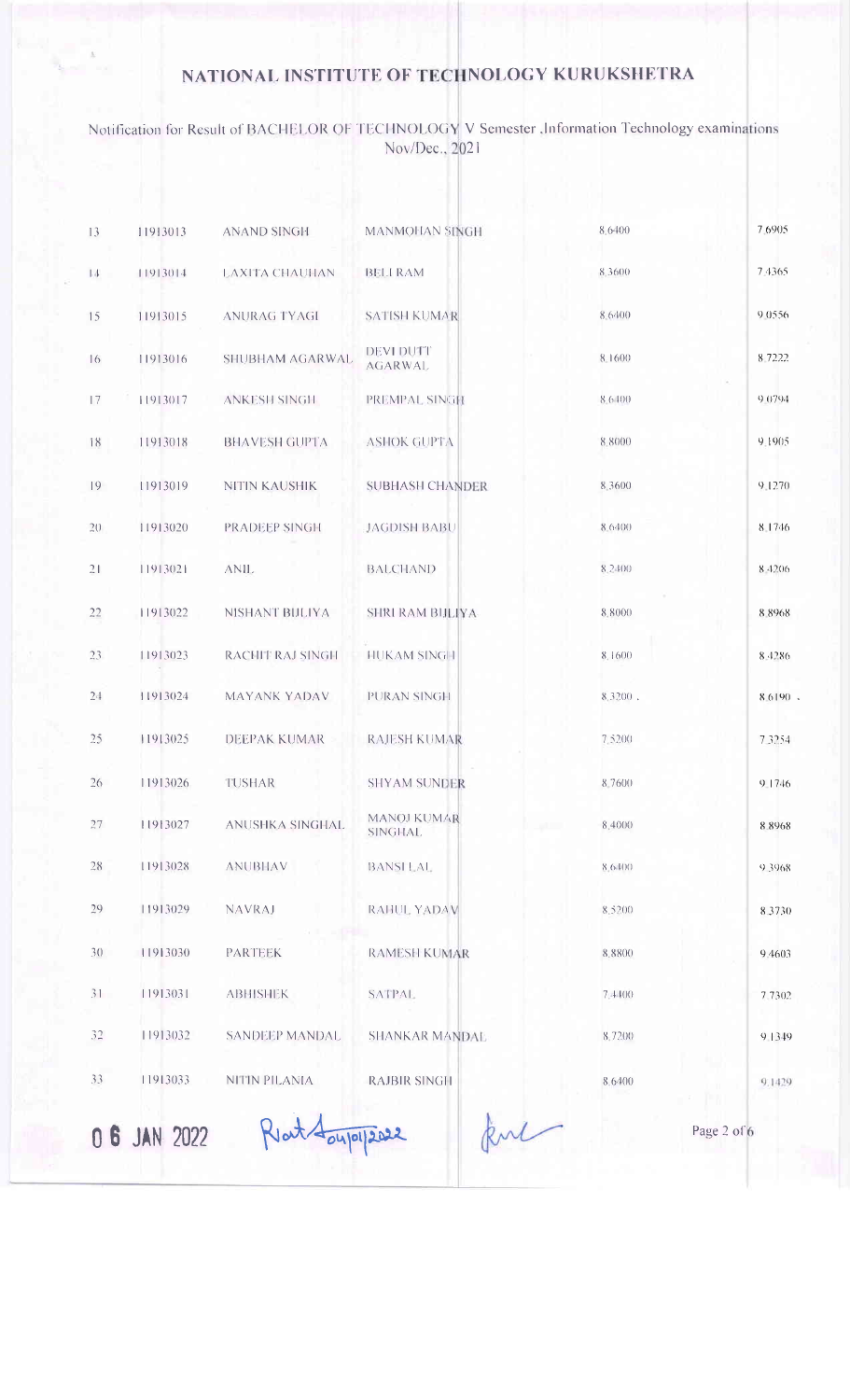| 34           | 11913034     | ANSHIKA JAIN                          | <b>RAVLJAIN</b>                     | 8.9600  | 9.4841      |
|--------------|--------------|---------------------------------------|-------------------------------------|---------|-------------|
| 35           | 11913035     | <b>DEVYANSH CHAWLA</b>                | <b>RAKESH</b>                       | 9.2000  | 9,4206      |
| 36           | 11913036     | <b>SARANSH GAUTAM</b>                 | <b>BRIJ MOHAN</b><br><b>GAUTAM</b>  | 8.8800, | 9.2540.     |
| 37           | 11913038     | <b>SHUBHAM DEEP</b>                   | <b>JAI PRAKASH</b>                  | 8.6400  | 8 8 5 7 1   |
| 38           | 11913039     | <b>RASHI GUPTA</b>                    | <b>SUKESH KUMAR</b><br><b>GUPTA</b> | 8.7200  | 9.3571      |
| 39           | 11913040     | <b>VIKASH YADAV</b>                   | <b>BINOD KUMAR</b>                  | 8.6400  | 8 452 1     |
| $40^{\circ}$ | 11913041     | <b>NARESH KUMAR</b>                   | <b>RAMESH KUMAR</b>                 | 8.8400  | 8.1032      |
| 41           | 11913042     | <b>NAYAN GUPTA</b>                    | MANOJ GUPTA                         | 92000   | 9.2698      |
| 42           | 11913043     | <b>SUMIT KUMAR</b>                    | <b>SANOJ KUMAR</b>                  | 8.6400  | 9.0238      |
| 43           | 11913045     | <b>JAIDEEP</b>                        | <b>PAWAN KUMAR</b>                  | 8.4800  | 8.8016      |
| 44           | 11913046     | <b>PANKAJ KUMAR</b>                   | <b>RAM CHAND</b>                    | 8.9600  | 9.1429      |
| 45           | 11913047     | CHETAN VERMA                          | <b>BHAGWAN DAS</b><br><b>VERMA</b>  | 9.3200  | 9.6984      |
| 46           | 11913048     | <b>SASANE ANIKET</b><br><b>SURESH</b> | <b>SURESH SASANE</b>                | 8.5200  | 8,5873      |
| 47           | 11913049     | HIMANSHU THAKUR                       | <b>DINESH SINGH</b>                 | 8,5200  | 9.1270      |
| 48           | 11913050     | RAVI SHEORAN                          | RAMPHAL                             | 7.2400  | 8.0556      |
| 49           | 11913051     | <b>ANAND PRAKASH</b><br><b>YADAV</b>  | <b>HARI NARAYAN</b><br><b>YADAV</b> | 8.4800  | 8.2857      |
| 5()          | 11913052     | HARSH CHAUHAN                         | <b>PRADEEP CHAUHAN</b>              | 8.4000  | 8.8333      |
| 51           | 11913053     | <b>PARAS BANSAL</b>                   | <b>BHAGWAN DASS</b>                 | 8.8400  | 8.6746      |
| 52           | 11913054     | <b>NISHU</b>                          | JOGENDER SINGH                      | 9.0800  | 9.3492      |
| 53           | 11913055     | SHIVAM AGARWAL                        | DEEPAK AGRAWAL                      | 8,4000  | 9.0159      |
| 54           | 11913056     | HARSHIT MEHRA                         | DORLLAL MEHRA                       | 8.4000  | 8.5238      |
|              | 0 6 JAN 2022 | Klat toyloll2022                      |                                     |         | Page 3 of 6 |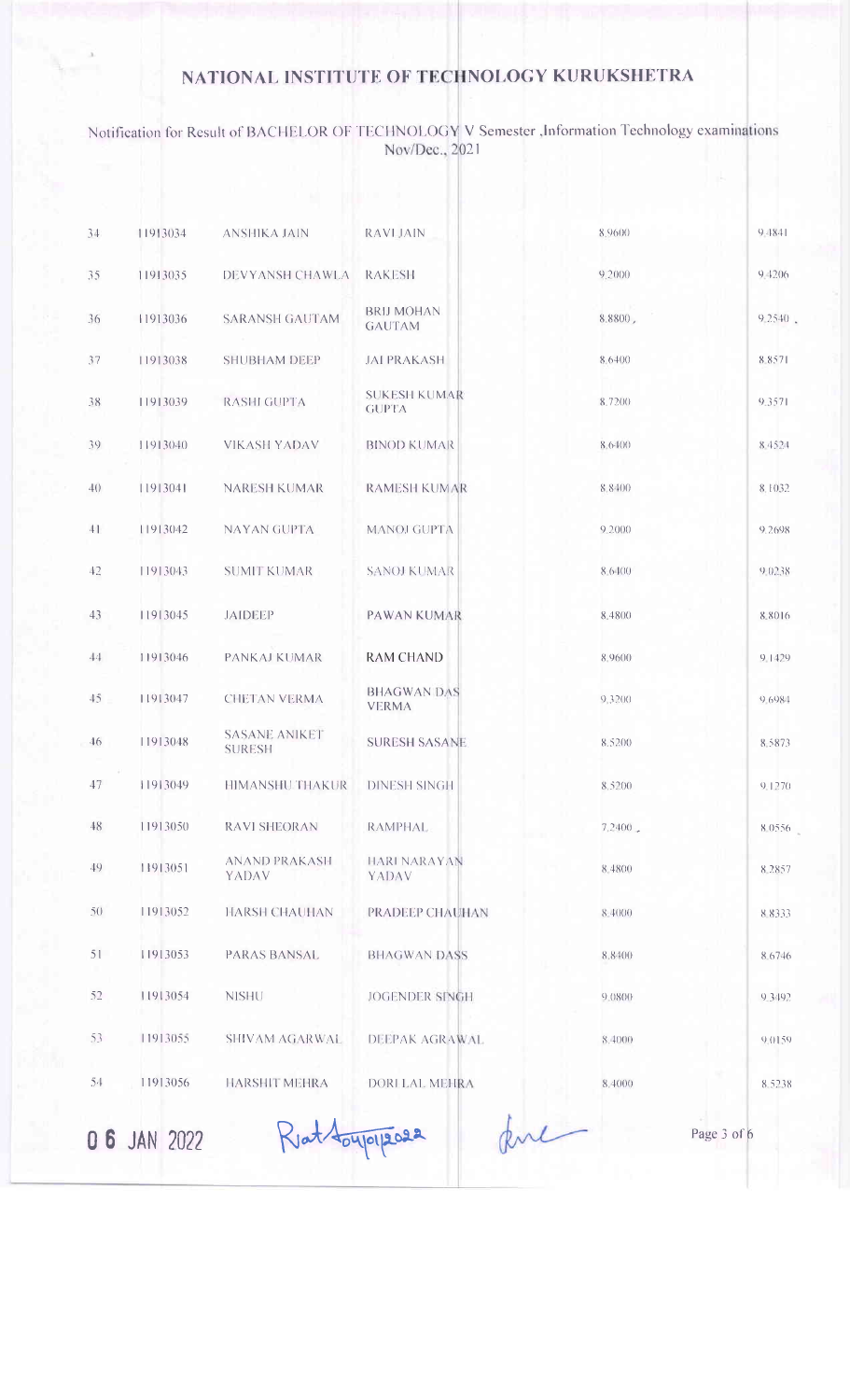| 55              | 11913057 | <b>ANURAG</b>                      | <b>JAINBIR SINGH</b>                        | 8.6800                  | 8.7698      |
|-----------------|----------|------------------------------------|---------------------------------------------|-------------------------|-------------|
| 56              | 11913058 | PAWAN GOYAL                        | <b>AMIT KUMAR</b><br><b>GOYAL</b>           | 8.3200                  | 8.9762      |
| 57              | 11913059 | <b>SHUBHAM BANSAL</b>              | <b>ADESH BANSAL</b>                         | 8.6800                  | 9.0714      |
| 58              | 11913060 | AMAN KUMAR VERMA                   | PRADEEP KUMAR<br><b>VERMA</b>               | 8.7600                  | 9.1111      |
| 59              | 11913061 | VARSHA SAHU                        | MAHAVEER SAHU                               | 8.8000                  | 8.9762      |
| 60 <sup>°</sup> | 11913062 | HARDIK SHARMA                      | <b>RAJNISH KUMAR</b><br><b>SHARMA</b>       | $91600$ .               | 9.3175      |
| 61              | 11913063 | <b>AMISHA</b>                      | <b>RAJESH KUMAR</b><br><b>JANGIR</b>        | 9.0000                  | 9.1349      |
| 62              | 11913064 | TUSHAR                             | <b>ASHOK KUMAR</b>                          | 8.3600                  | 8.6746      |
| 63              | 11913065 | DEEPAK YADAV                       | <b>VIJENDER SINGH</b>                       | 8.6800                  | 8.9603      |
| $6 - 1$         | 11913066 | ADITYA JAIN                        | <b>CHANDRA PRAKASH</b><br>JAIN              | 8.6400                  | 8.3651      |
| 65              | 11913067 | <b>SHIKHHAR SHNGH</b>              | <b>SUSHIL KUMAR</b>                         | 9.1600                  | 9.3333      |
| 66              | 11913068 | RIYA CHAUDHARI                     | <b>ARVIND KUMAR</b>                         | 8,5200                  | 8.4921      |
| 67              | 11913069 | PIYUSH GOYAL                       | <b>SANJAY</b>                               | 9.1200                  | 9 1127      |
| 68              | 11913070 | <b>HARIOM</b>                      | <b>SURESH</b>                               | 9.2800                  | 9.1984      |
| 69              | 11913071 | <b>ANKIT GUNWAL</b>                | <b>SUNIL KUMAR</b><br>YADAV                 | 8.2000                  | 8.9365      |
| 70              | 11913072 | DASARI VENKATA<br><b>CHAITANYA</b> | <b>DASARI</b><br>VENKATESWARA<br><b>BAO</b> | 8.44(00)                | 8.5317      |
| 71              | 11913073 | MANISH YADAV                       | <b>SHIVJI LAL YADAV</b>                     | 7.8400                  | 7,8889      |
| 72              | 11913075 | <b>RAMAN JAIN</b>                  | VISHAL JAIN                                 | $9(000)$ =              | 9.4127      |
| 73              | 11913076 | <b>MANSHU</b>                      | <b>SOHAN LAL</b>                            | 9.1600                  | 9.3571      |
| 7.1             | 11913077 | PRADYUMN SINGH                     | <b>JANARDAN SINGH</b>                       | 8.7200                  | 8.5476      |
| 75              | 11913078 | KRISHNAM GOYAL.                    | DILIP GOYAL                                 | 8.1600                  | 8.6746      |
|                 |          |                                    | $d\tau$ $d\mu$ $d\Omega$                    | $\phi_{\Lambda\Lambda}$ | Page 4 of 6 |
|                 |          |                                    |                                             |                         |             |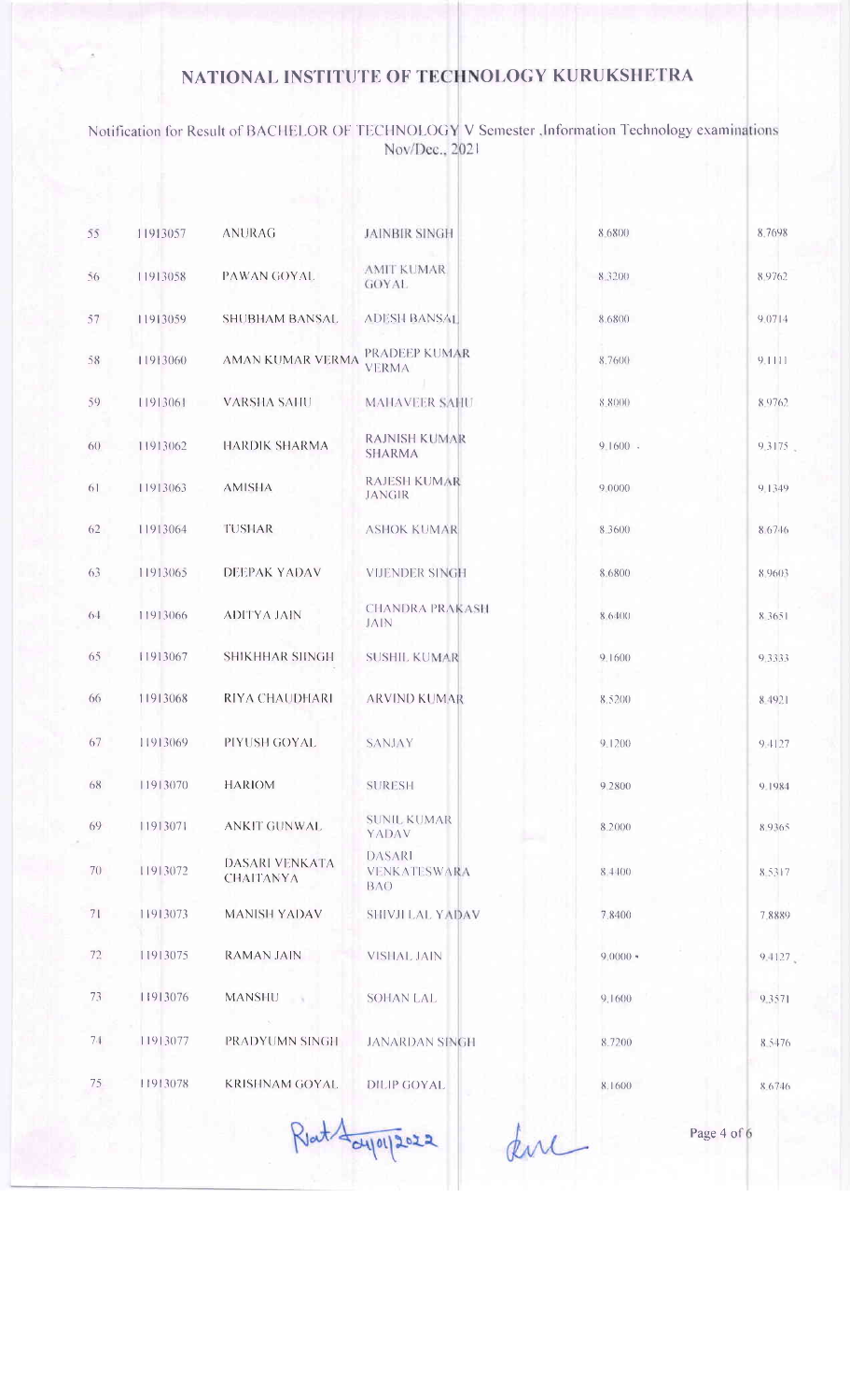| 76  | 11913079        | <b>KARTIKEN BARNWAL</b>                         | <b>RAMESHKUMAR</b><br><b>BARNWAL</b>  | 8.8400                                    | 9.3016    |
|-----|-----------------|-------------------------------------------------|---------------------------------------|-------------------------------------------|-----------|
| 77  | 11913080        | NEMALI GIRISAINATH NEMALI LENIN<br><b>REDDY</b> | <b>REDDY</b>                          | 8.8800                                    | 9.1349    |
| 78  | 11913081        | <b>MOHIT SONI</b>                               | <b>GOPAL SONI</b>                     | 8.4800                                    | 7.9365    |
| 79  | 11913082        | <b>MANNAT JAIN</b>                              | ANIL JAIN                             | 8.6800                                    | 9.2778    |
| 80  | 11913083        | URVASHI MITTAL                                  | <b>SUMAN KUMAR</b><br><b>MITTAL</b>   | Re. ITPC33(End), ITPC39(Int), ITPE35(End) | RL(L)     |
| 81  | 11913084        | SUMAN SAURAV JHA                                | <b>HEM KUMAR JHA</b>                  | 8 8800                                    | 9.0079    |
| 82  | 11913085        | VIPUL.                                          | <b>SUBHASH</b>                        | 8.1600                                    | 9.0238    |
| 83  | 11913086        | PRAHLAD KUMAR                                   | <b>AYODHYA SAH</b>                    | 8.6800                                    | 9 0 7 9 4 |
| 84  | 11913087        | <b>NEELAM</b>                                   | <b>RAMESH KAMBOJ</b>                  | 8.7200                                    | 8.0159    |
| 85  | 11913088        | <b>AAYUSH MEENA</b>                             | <b>NAWAL KISHOR</b><br><b>MEENA</b>   | 8.5200                                    | 7.9921    |
| 86  | 11913089        | <b>SATYAM TOMAR</b>                             | <b>SHREEPAL SINGH</b><br><b>TOMAR</b> | 8.8000                                    | 8.7778    |
| 87  | 11913090        | <b>SWATI MEENA</b>                              | <b>RAM KISHAN</b><br>MEENA            | 8.8000                                    | 8.9206    |
| 88  | 11913091        | MOHIT MEENA                                     | <b>BHAGWAN SINGH</b>                  | 8.8000                                    | 8.3651    |
| 89  | 11913092        | <b>SANDEEP SHARMA</b>                           | <b>UDAY BHAN</b><br><b>SHARMA</b>     | 8.6400                                    | 8.7460    |
| 90  | 11913093        | PRATHMESH DAKHORE PRAMOD DAKHORE                |                                       | 8.6800                                    | 8.3095    |
| 91  | 11913094        | DHANAVATH JAYANTH D. SHANKAR<br><b>NAIK</b>     |                                       | 8,4800                                    | 8,3254    |
| 92  | 11913095        | <b>SHASHWAT SAHU</b>                            | <b>JAINENDRA KUMAR</b><br><b>SAHU</b> | 8,6800                                    | $9 + 365$ |
| 93  | 11913096        | MULPURU MUKESH<br>NARAYAN                       | MULPURU<br><b>MADHAVAN</b>            | 8.2400                                    | 7.7460    |
| 94  | 11913097        | PIYUSH JHA                                      | TRILOK NATH JHA                       | 8,7200                                    | 9.1825    |
| 95  | 11913098        | <b>ASHWANI</b>                                  | <b>SURESH KUMAR</b>                   | 8,5200                                    | 8.9286    |
| 96. | 11913099        | <b>MANISH PUROHIT</b>                           | <b>SURESH CHANDRA</b><br>PUROHIT      | 8.6800                                    | 8.8889    |
|     | <b>JAN 2022</b> |                                                 | 24101/2022                            | Page 5 of 6                               |           |